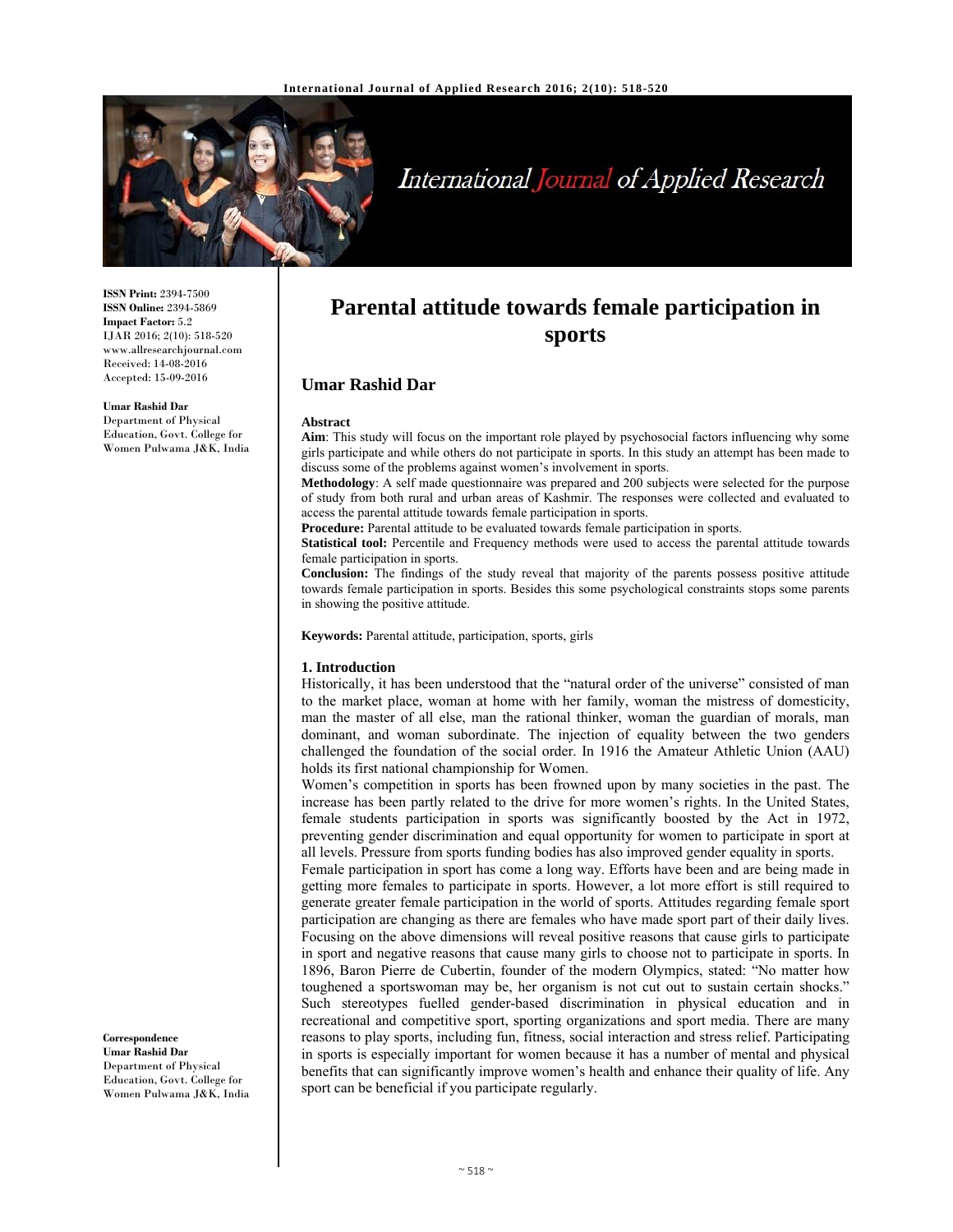#### **2. Methodology**

The purpose of the study was to find out the parental attitude towards female participation in sports. A self made questionnaire was designed so as to get the relevant information that can be used for various purposes. The information is to be collected from the different sources of data. 200 subjects are included i.e; both male and female parents have been selected for the present investigation from both rural & urban areas of the Kashmir for the study. Random Sampling method is used for the collection of the data. A self made questionnaire has been used for evaluating the parental attitude towards the female participation in sports from both urban & rural areas of Kashmir. In order to analyze the data, percentage and frequency method were applied to find the percentage of parents AGREE & DISAGREE with the various statements of questionnaire in order to evaluate the parental attitude towards female participation of sports**.** 

#### **3. Analysis and Interpretation of Data**

In order to analyze the attitude of parents towards female participation in sports, percentile method was used. The findings pertaining to attitude of parents towards female participation in sports are represented in the below table.

**Table 1:** Percentage/frequency analysis of responses of parents for various statements related to the objectives of female participation in sports.

|          | <b>Frequency</b> | Percent |
|----------|------------------|---------|
| Agree    | 34               | 67%     |
| Disagree | 66               | 33%     |
| Total    |                  |         |

#### **4. Findings**

#### **4.1 Reasons for Non-Participation:**

This study indicated that the following reasons are important when considering females lack of participation in sports.

- The most important reason for not playing sport is the fact that the girls did not enjoy sport and showed little interest in getting involved in sport.
- Some of the girls could not participate in sport as they had to perform household duties.
- Some of the girl's parents did not want them to be involved in sports for various reasons.
- Socio-economic status also played an important role because the data showed that most of the girls could not afford to purchase sport equipment.
- Some girls did not think that their bodies were ideal for playing sport and this could stem from low self-esteem.
- The non-sport participants also thought that academics were more important than sport.
- The girls also felt that sport was putting a lot of unnecessary pressure on them to perform and do well.
- Some of the girls could not participate in sports because they were involved in cultural activities.

### **4.2 Reasons for Participation:**

This study indicated that the following reasons are important factors that make females to take part in sport.

- Enjoyment of sports was chosen as the most important reason for playing sport.
- Wanting a healthy life style was another important reason for the sport participants.
- Sport participants liked to play sport because all their friends played sport.
- For some girls playing sports was important as they were trying to lose weight.
- The support from parents was another contributing and inspiring factor.
- The feeling of competition is a challenge and winning a game is even more fulfilling.

#### **5. Discussion**

Sports can be a positive experience for your child's body and mind. Outdoors unstructured activities and games are essential for every child. Let a child explore, go trekking with his friends, encourage him to lay, run around, jump, etc. These activities are an essential way of venting out physical energy. Do you know the factors influencing female Participation in Sports? By age 14, girls are dropping out of sports at two times the rate of boys. Through more than 25 years of research, the Women's Sports Foundation has identified key factors which contribute to this alarming statistic. Read on to learn more about how these factors influence girl's sport experiences and why they need to stay in the game.

**5.1 Lack of access:** Girls have 1.3 million fewer opportunities to play high school sports than boys have. Lack of physical education in schools and limited opportunities to play sports in both high school and college girls have to look elsewhere for sports – which may not exist or may cost more money. Often there is an additional lack of access to adequate playing facilities near their homes that makes it more difficult for girls to engage in sports. Through sports, girls learn important life skills such as Teamwork, leadership and confidence.

**5.2 Safety and transportation issues:** Sports require a place to participate – and for many girls, especially in dense urban environments, that means travelling to facilities through unsafe neighborhoods or lacking any means to get to a good facility miles away. And If there isn't a safe option like carpooling with other families, the only option for a girl and her family may be to stay home. Girls active in sports during adolescence and young adulthood are 20% less likely to get breast cancer later in life.

**5.3 Social Stigma:** Despite recent progress, discrimination based on the real or perceived sexual orientation and gender identity of female athletes persists. Girls in sports may experience bullying, social isolation, negative performance evaluations, or the loss of their starting position. During socially fragile adolescence, the fear of being tagged "gay" is strong enough to push many girls out of the game. Sports are an asset to American families, fostering communication and trust between parents and children.

**5.4 Decreased quality of experience:** As girls grow up, the quality level of their sports experience may decline. The facilities are not as good as the boys venues and the playing times may not be optional. The availability of quality, trained coaches may be lacking in their community or these coaches may be more focused on the boys programs that have more money for training. Equipment and even uniforms aren't funded for many girls' programs at the same levels as boys, so their ability to grow and enjoy the sport is